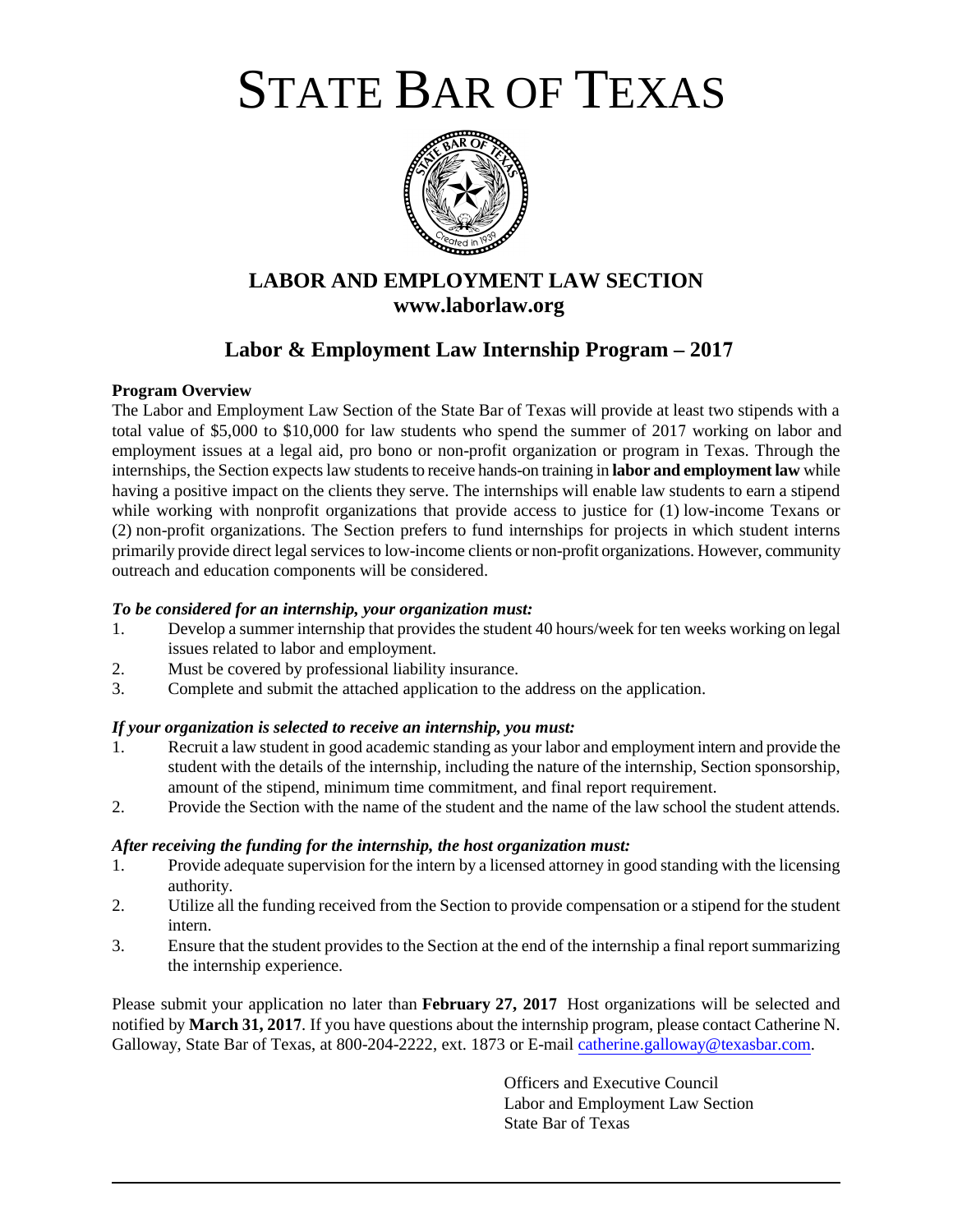|                                                                                                                                                                                                                                |           | Labor & Employment Law Internship Application<br>2017 |     | Sponsored by the Labor and Employment Law Section of the State Bar of Texas |
|--------------------------------------------------------------------------------------------------------------------------------------------------------------------------------------------------------------------------------|-----------|-------------------------------------------------------|-----|-----------------------------------------------------------------------------|
| Please print or type:                                                                                                                                                                                                          |           |                                                       |     |                                                                             |
| Organization Name: 1988 and 2008 and 2008 and 2008 and 2008 and 2008 and 2008 and 2008 and 2008 and 2008 and 20                                                                                                                |           |                                                       |     |                                                                             |
| Contact Person: 2008 and 2008 and 2008 and 2008 and 2008 and 2008 and 2008 and 2008 and 2008 and 2008 and 2008 and 2008 and 2008 and 2008 and 2008 and 2008 and 2008 and 2008 and 2008 and 2008 and 2008 and 2008 and 2008 and |           |                                                       |     |                                                                             |
|                                                                                                                                                                                                                                | Last      |                                                       |     | First                                                                       |
| State where supervising attorney is licensed:                                                                                                                                                                                  |           |                                                       |     |                                                                             |
|                                                                                                                                                                                                                                |           |                                                       |     |                                                                             |
| Supervising Attorney's Phone: (2013)<br>Number<br>Area code                                                                                                                                                                    |           |                                                       |     |                                                                             |
| Street / PO Box                                                                                                                                                                                                                |           |                                                       |     |                                                                             |
| City                                                                                                                                                                                                                           |           | State                                                 | Zip |                                                                             |
| Organization Phone: (2012)                                                                                                                                                                                                     | Area code | Number                                                |     |                                                                             |
| Organization Fax: $($ )                                                                                                                                                                                                        | Area code | Number                                                |     |                                                                             |

# **Description of Applicant Organization**

History of organization**:** Provide the origin and purpose of your organization, including the length of service to the community.

Description of organization: Describe the structure of your organization, including the number of people on your staff, and, if available, the gross amount of your annual budget.

Overview of services and activities**:** Describe the nature of the services provided by your organization, with special emphasis on those services provided for low income or non-profit clients and, if applicable, how those services relate to labor and employment law issues.